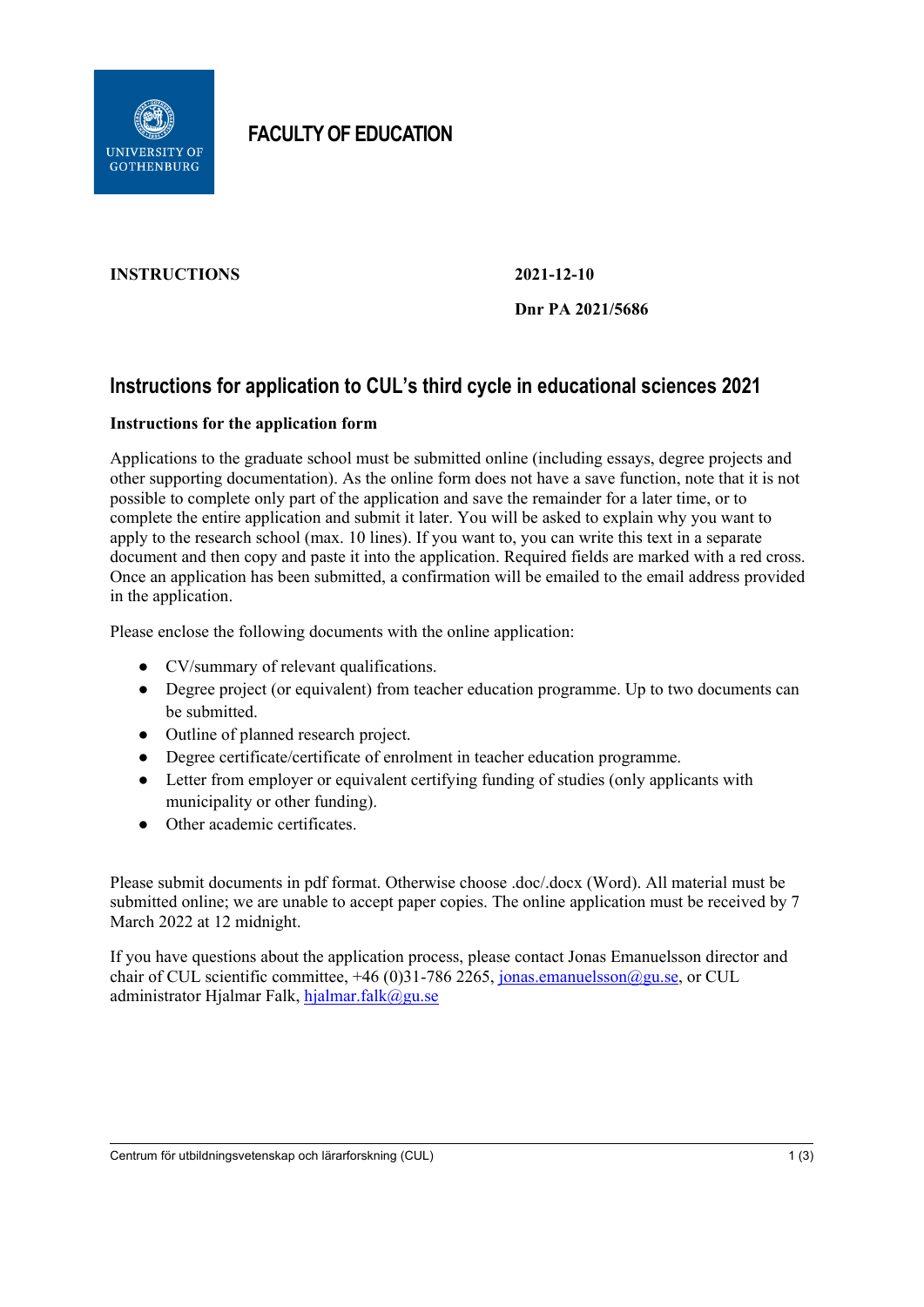*Title of thesis project* – Type in a title that reflects your chosen research question(s) and the topic you intend to explore.

*Content of research outline* – You need to enclose an outline, or draft, of your planned research project. This outline (5–6 pages) must contain the following information:

*Problem area and research questions –* Specify the questions you want to research. Describe the background to and reasons for wanting to focus on the specified questions. Develop your ideas about the problem area that the specified questions/issues relate to. Describe the connection to your intended third-cycle subject area and how your problem area is connected to the specific subject area. You need to relate your questions to respective problem area(s)/research field(s).

*Relevance to pedagogical work and the teaching profession –* Describe why your focus area is relevant to pedagogical work and teacher education. Describe the expected value of your planned research and possible areas in which the new insights can be applied.

*Implementation –* Describe how you plan to carry out your research project in terms of for example methods, scope and empirical foundation. Justify your choices.

### **Explanations to the online form**

*Link*

<https://gu.proofx.se/F2WYu7YPelbn2J5XURbalC/>

### *Funding*

Indicate whether you are applying for a doctoral studentship (UGOT internally funded) or an externally funded position. In case of the latter, please provide the name of your employer and enclose a funding guarantee with your application.

#### *Qualifications*

Provide the titles of up to two texts/theses/articles that you would like to be considered with your application.

#### *Choice of subject area*

You can apply for several subject areas, but you can only apply for one subject area per application. Thus, if you would like to apply for multiple subject areas, a new application must be completed for each area. Read about the available subject areas at [https://www.gu.se/en/education-science-teacher](https://www.gu.se/en/education-science-teacher-research/graduate-school-cul/ten-subjects-at-doctoral-level)[research/graduate-school-cul/ten-subjects-at-doctoral-level.](https://www.gu.se/en/education-science-teacher-research/graduate-school-cul/ten-subjects-at-doctoral-level) Please note the available subject areas for the doctoral studentships as described by the call for applications. Other subject areas are open only for those who can present guarantees that their employer accepts costs for salaries.

Applications for doctoral studentships/externally funded doctoral positions are accepted in the following subject areas:

- Applied Information Technology, with specialisation in Educational Sciences
- Child and Youth Studies (only applicable for externally funded students)
- Educational Science in Social Science\*
- Food and Nutrition (only applicable for externally funded students)
- Humanities specialising in Educational Sciences (all subject areas)